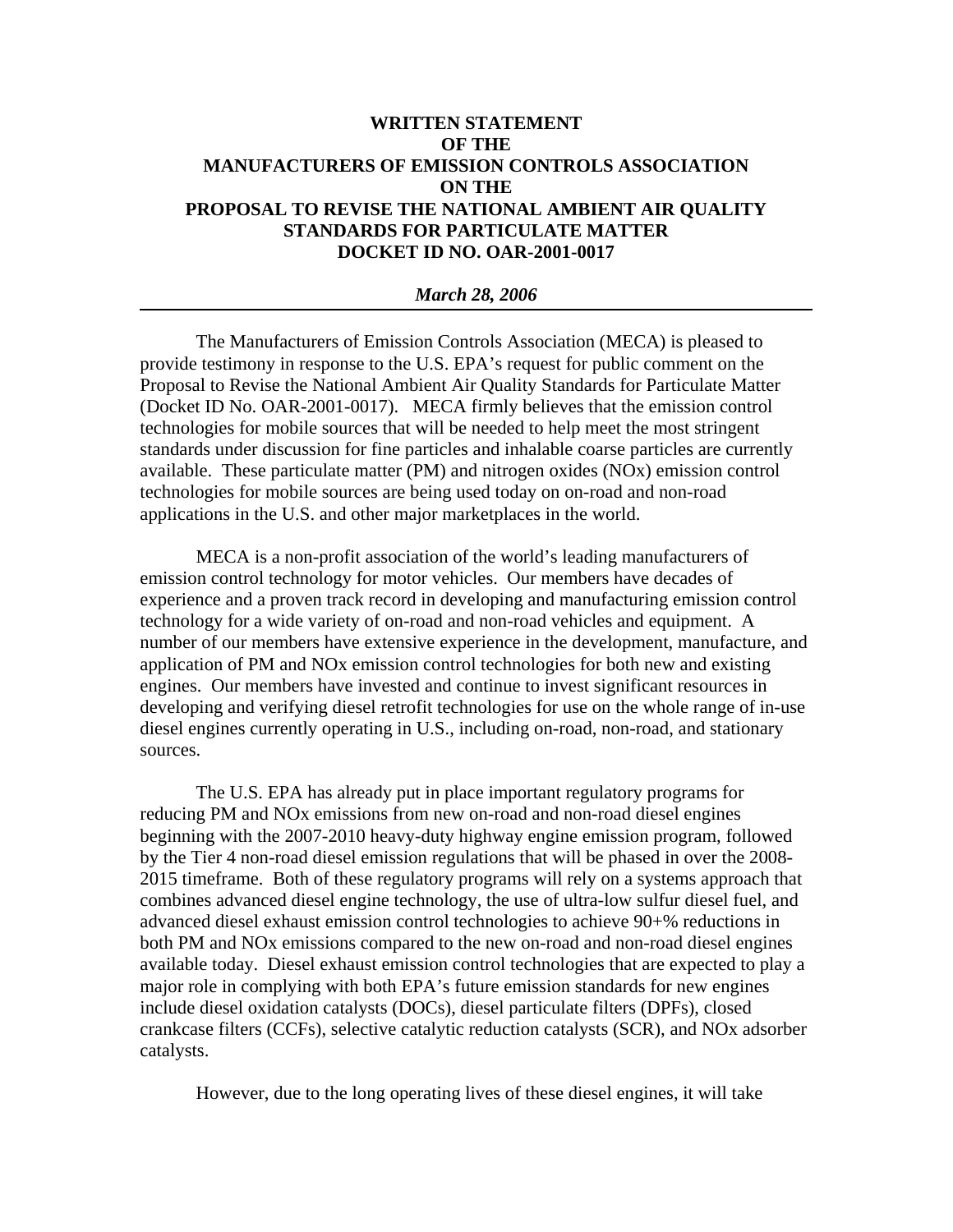decades for older, "dirtier" on-road and non-road diesel engines to be replaced with the mandated newer "cleaner" engines. Given the health and environmental concerns associated with diesel engines and because existing on-road and non-road diesel engines make up a significant percentage of diesel pollution emitted, there is an increasing interest in retrofitting the existing legacy fleet of on-road and non-road diesel engines as a means of complying with federal or state ambient air quality standards for PM and ozone. MECA believes that proven retrofit technologies are available to deliver significant reductions in PM and NOx emissions from existing on-road and non-road diesel engines.

## **Technologies to Reduce Diesel PM and NOx Emissions**

MECA will defer to the health experts to determine the appropriate  $PM_{2.5}$  and  $PM_{10-2.5}$  levels for the ambient standards given that they are not within our area of expertise. The Clean Air Act requires that these standards be set to protect the public health with an adequate safety margin. However, MECA offers comments here regarding the technological feasibility of emission control technologies for diesel engines that are available to meet the EPA proposed standards for particulate matter and the even more stringent recommendations that have been published by EPA's Clean Air Scientific Advisory Committee (CASAC).

A number of advanced emission control technologies exist today to significantly reduce PM and NOx emissions from new and existing diesel engines. These include diesel particulate filters (DPFs), diesel oxidation catalysts (DOCs), selective catalytic reduction (SCR), NOx adsorbers, lean NOx catalysts, and exhaust gas recirculation (EGR).

*Diesel Particulate Filters –* Diesel particulate filters (DPFs) are commercially available today. Over 200,000 on-road heavy-duty vehicles worldwide have been retrofit with passively or actively regenerated DPFs. In addition, over one million new passenger cars have been equipped with DPFs in Europe since mid-2000, and starting in 2007 every new heavy-duty on-road engine sold in the U.S. and Canada will be equipped with a high-efficiency DPF to comply with EPA's 2007 on-road diesel emission limits. DPFs are also now available on all new heavy-duty on-road diesel engines sold in Japan. The operating and durability performance of DPFs has been very impressive. For example, a growing number of on-road DPF-equipped heavy-duty vehicles have been successfully operating for several 100,000 miles or more. Examples of successful diesel retrofit programs employing DPFs include urban transit agencies in many large U.S. and European cities, the New York City and city of Los Angeles Departments of Sanitation fleets, which have successfully retrofitted refuse trucks with filters, and thousands of school buses across the U.S. DPFs have also been successfully retrofitted in a number of non-road applications including applications on construction equipment, mining equipment, and cargo handling equipment used at several large port facilities in the U.S.

High-efficiency DPF technology can reduce PM emissions by up to 90 percent or more, ultra-fine carbon particles by up to 99+ percent and, depending on the system design, toxic HC emissions by up to 80 percent or more. In general, verified retrofit DPF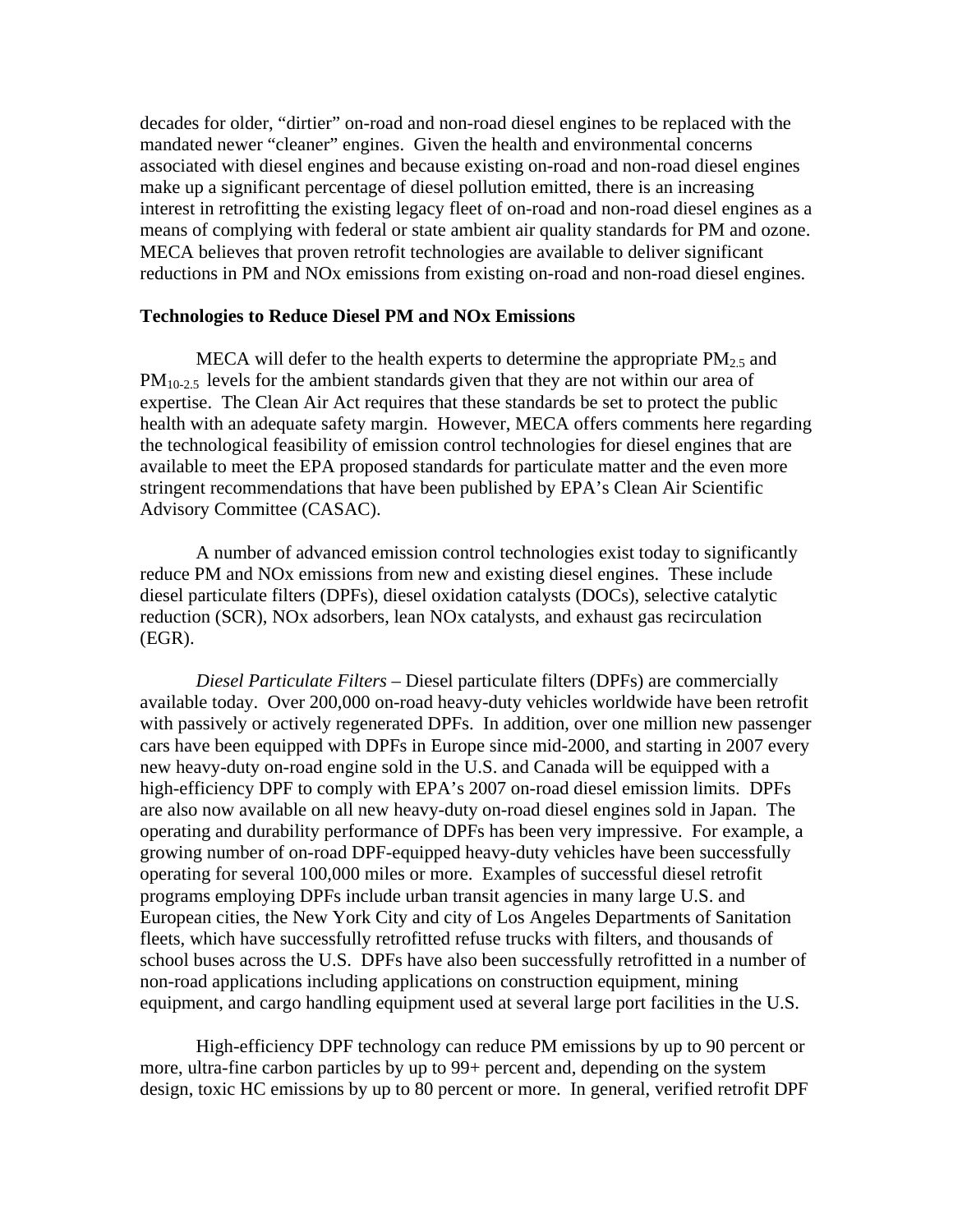technologies require the use of ultra-low sulfur diesel fuel to achieve PM reductions in excess of 85 percent. Ultra-low sulfur diesel fuel will become widely available across the U.S. for on-road vehicles starting in the second half of 2006 and on non-road diesel engines in 2010.

New "partial" filter technologies are also emerging for diesel retrofit applications. These "partial" filters make use of wire mesh supports or tortuous metal substrates that employ sintered metal sheets. Two "partial" filter designs have been verified by California's Air Resources Board (ARB) as Level 2 PM reduction technologies (PM reduction efficiency from 50 to 85 percent) and one "partial" filter design that employs a fuel-borne catalyst for assisting in soot regeneration has been verified by the U.S. EPA. These "partial" filter designs are less susceptible to plugging and can offer PM reduction efficiencies in the 60 to 75 percent range.

Development work is underway to further enhance the performance of filter system designs. For example, work continues on developing and implementing additional active filter regeneration strategies that will expand the applications for retrofitting DPFs. Also, development work on filter materials and designs to further enhance filter system durability and to further reduce backpressure are under development. Manufacturers are also developing DPF options that minimize  $NO<sub>2</sub>$ emissions in systems that make use of  $NO<sub>2</sub>$  for filter regeneration. New, improved DPF systems continue to enter the diesel engine OE and retrofit market.

For non-road engines, DPFs have been successfully installed and used on mining, construction, and materials handling equipment where vehicle integration has been challenging. These non-road applications include the use of both passive and active filter regeneration strategies. Active non-road DPF options include diesel fuel injection strategies, engine throttling strategies, the use of electrical heating elements, and fuel burners. Over 20,000 active and passive systems have been installed on non-road applications as either original equipment or as a retrofit worldwide. Some non-road filter systems have been operated for over 15,000 hours or over 5 years and are still in use.

Particulate filters, many employing active regeneration strategies such as fuel burners or electrical resistance heaters, have also been used on over 100 locomotives in Europe since the mid-1990s providing in excess of an 85 percent reduction in PM emissions. Some of these systems have been operating effectively for over 650,000 kilometers. The European locomotive applications include DPFs installed on Caterpillar 3512 and 3516 engines powered at 1100 and 1500 kW, respectively. Active DPF retrofit systems are also being evaluated in a railroad industry sponsored test program at Southwest Research Institute (San Antonio, TX) using a two-stroke, V-16 locomotive engine rated at 1490 kW @ 900 rpm. Active DPF systems have also been used in Europe on a limited number of commercial marine diesel engines including sight-seeing ships used on lakes in Switzerland.

*Diesel Oxidation Catalysts (DOCs)* – DOC technology is available today and represents a cost-effective PM control strategy. Over 250,000 non-road vehicles and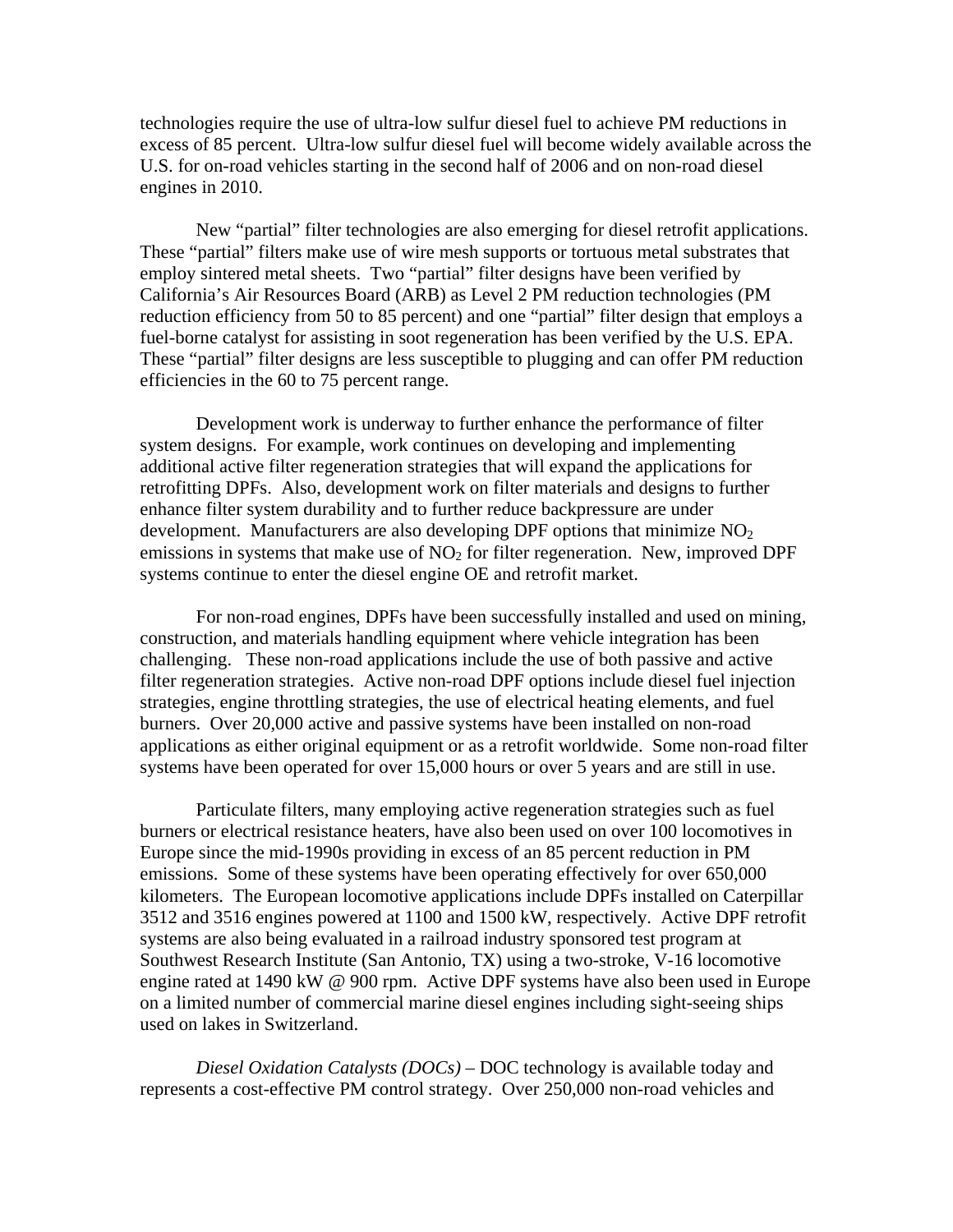equipment, including mining vehicles, skid steer loaders, forklift trucks, construction vehicles, cargo handling equipment, marine diesel engines, and stationary engines, as well as over 50,000,000 diesel passenger cars and over 1.5 million trucks and buses worldwide have been equipped with DOCs. Control efficiencies of 20 to 50 percent for PM, up to 90 percent reductions for carbon monoxide (CO) and hydrocarbon (HC), including large reductions in toxic hydrocarbon species have been achieved and reported in tests of DOCs on a large variety of on-road and non-road diesel engines. With respect to particulate emissions, the wide range of PM reductions observed with DOCs reflects the fact that DOCs oxidize soluble hydrocarbons associated with PM (the so-called soluble organic fraction [SOF] of PM). The SOF content of PM is related in part to the oil consumption characteristics of diesel engines.

*Selective Catalytic Reduction (SCR) Technology* **–** SCR technology is a proven NOx control strategy. SCR has been used to control NOx emissions from stationary sources for over 15 years. More recently, it has been applied to select mobile sources including trucks, marine vessels, and locomotives. In 2005, SCR using a urea-based reductant was introduced on a large number of on-road diesel heavy-duty engines to help meet the Euro 4 heavy-duty NOx emission standards. More than 10,000 new heavy-duty truck engines are operating in Europe equipped with SCR systems that use urea as the reductant for reducing NOx emissions. SCR is also being given serious consideration by engine manufacturers for complying with future on-road heavy-duty diesel engine emission standards in both the U.S. and Japan (in the 2009-2010 timeframe). Applying SCR to diesel-powered engines provides simultaneous reductions of NOx, PM, and HC emissions. Since the mid-1990s, SCR technology using a urea-based reductant has been installed on a variety of marine applications in Europe including ferries, cargo vessels, and tugboats with over 100 systems installed on engines ranging from approximately 450 to 10,400 kW. These marine SCR applications include the design and integration of systems on a vessel's main propulsion engines and auxiliary engines. Most recently an SCR system has been successfully installed on one of New York City's Staten Island ferries. A smaller number of SCR systems have also been installed on diesel locomotives, largely in Europe.

SCR has also been combined with DPF technology to provide simultaneous large reductions in NOx and PM emissions as well as reductions in CO and hydrocarbon emissions. In California, a 300-ton gantry crane powered by a turbocharged, after-cooled diesel engine rated at 850 kW was equipped with such a combined emission system in 2001. The expected emission reductions were an 85 percent reduction of particulate matter and a 90 percent reduction in NOx. A few combined SCR/DPF systems have also been installed on stationary diesel engines used for power production including six Caterpillar 3516B engines operating in southern California. Volvo AB, in the summer of 2004, launched 27 diesel transit buses in Sweden that are operating with a combined SCR/DPF system to reduce PM and NOx emissions below the European Euro 5 heavyduty emission limits that do not come into force until 2008. A number of small test fleets of heavy-duty over-the-road diesel vehicles are also operating within the U.S. to demonstrate the capabilities of combined PM and NOx control using SCR and DPFs. DOE's (U.S. Department of Energy) APBF-DEC program included the evaluation of two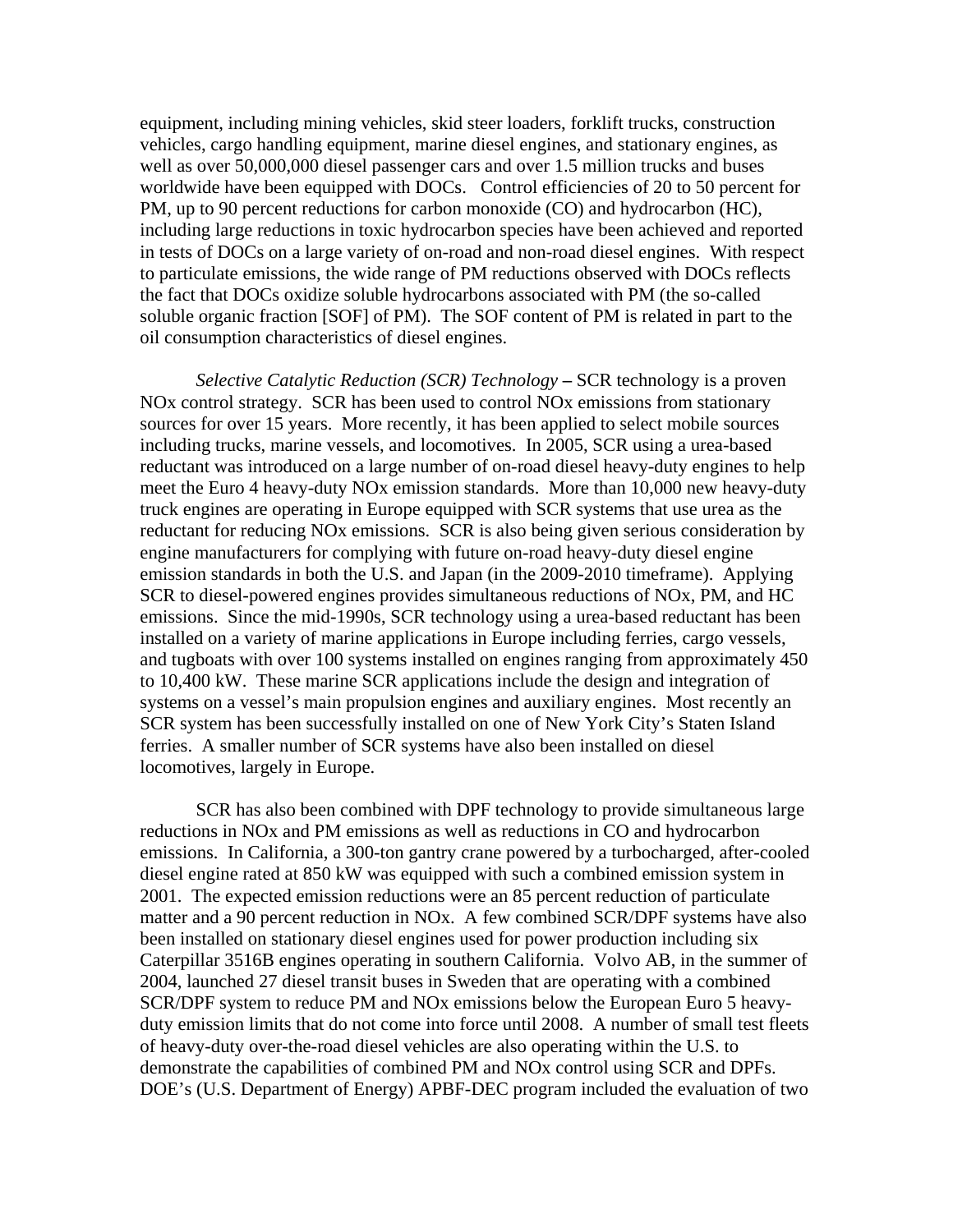different combined SCR/DPF systems on a 12 liter heavy-duty diesel engine. Results on this program were reported at the 11<sup>th</sup> Annual DEER (Diesel Engine Emission Research) Conference during the week of August 21, 2005. These results included the operation of these two different SCR/DPF systems for 6,000 hours of durability with emission performance near the EPA 2010 heavy-duty on-road emission limits. A final report on this APBF-DEC project is expected in 2006 detailing the performance of these SCR/DPF systems through 6,000 hours of engine aging.

*NOx Adsorber Technology –* MECA believes that NOx absorber technology will also be an available NOx control strategy to help reduce NOx emissions from new diesel engines. NOx adsorber catalysts are currently being used commercially in light-duty gasoline direct injection (GDI) engines sold in Europe and Japan. This technology continues to undergo extensive research and development in preparation for the U.S. 2010 on-road heavy-duty and Tier 4 non-road diesel engine requirements. The progress in developing and optimizing this technology has been extremely impressive. Indeed, the Clean Diesel Independent Review Panel, charged by EPA to assess the technological progress in meeting the 2007/2010 standards, concluded in latter part of 2002, that NOx adsorber technology development was on track to help meet the on-road heavy-duty engine standards and no technological roadblocks were identified. Information presented at DOE's  $11<sup>th</sup>$  Annual DEER Conference during the week of August 21, 2005 summarized information on a heavy-duty NOx adsorber/DPF system test program that was run as part of DOE's APBF-DEC program. In this test program a 90 percent NOx efficiency level was maintained through 2000 hours of durability including numerous high temperature desulfation events.

 The current focus of NOx adsorber technology development and optimization is on: 1) expanding the operating temperature window in which the technology will perform, 2) improving the thermal durability of the technology, 3) improving the desulfurization methods and performance, and 4) improving system packaging and integration. The progress being made in these areas continues to be impressive. In lightduty applications, several automobile manufacturers are conducting in-vehicle tests with NOx adsorber/DPF systems (see for example, SAE Paper No. 2004-01-1791 for EPA's emission tests of prototype vehicles equipped with NOx adsorber/DPF systems) and Toyota has introduced a diesel-powered passenger car in Europe and a diesel-powered light-duty truck in Japan with a combined NOx adsorber/DPF system in late 2003. Recently Mercedes-Benz announced its plans to introduce a diesel passenger car into the U.S. market in late 2006 equipped with a NOx adsorber/DPF system.

*Low-Pressure EGR* – This technology is being successfully demonstrated in retrofit applications on trucks, buses, and other applications. Over 2,000 systems are running worldwide. Low-pressure EGR has demonstrated a NOx control capability in the range of 30 to 60 percent. ARB has verified a low-pressure EGR/DPF system with 40 percent NOx reduction for a range of on-road diesel engines. With an active DPF and <15 ppm sulfur diesel, NOx control levels as high as 80 percent may be achievable. Current experience with low-pressure EGR is in the 140-330 kW range, with a new larger EGR valve now being offered to cover diesel engine applications up to 750 kW.